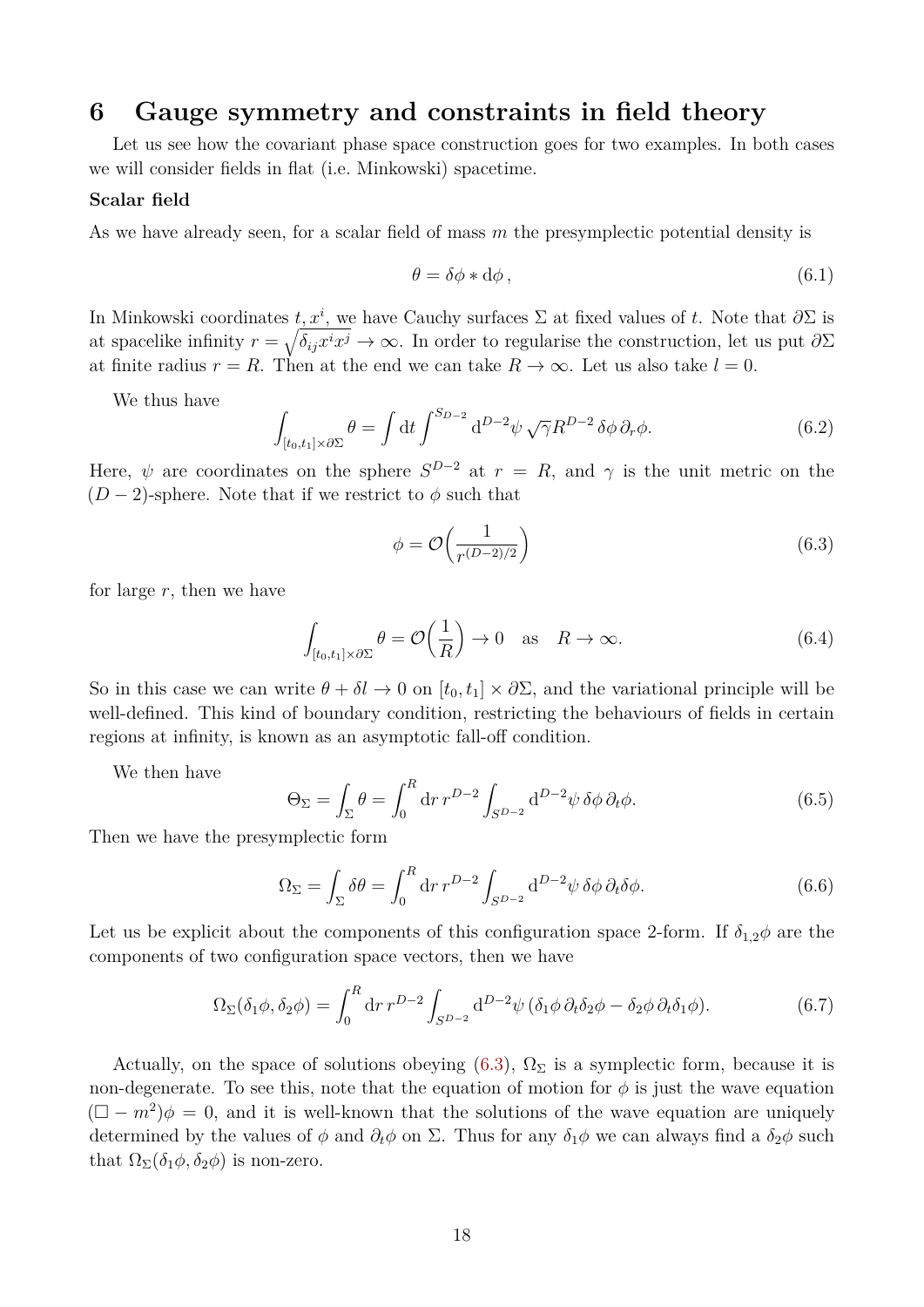#### **Maxwell field**

Pure Maxwell theory consists of an electromagnetic gauge potential 1-form field  $A = A_{\mu} dx^{\mu}$ . The Lagrangian density may be written

$$
L = \frac{1}{2}F \wedge *F,\tag{6.8}
$$

where  $F = dA$  is the field strength 2-form. Upon varying  $A \rightarrow A + \delta A$ , one finds

$$
\delta L = d\delta A \wedge *F = \delta A \wedge d * F + d(\delta A \wedge *F), \qquad (6.9)
$$

So the Maxwell equations of motion are  $d * F = 0<sup>4</sup>$  $d * F = 0<sup>4</sup>$  $d * F = 0<sup>4</sup>$ , while the presymplectic potential density is  $\theta = \delta A \wedge *F$ .

Thus, under an appropriate choice of boundary conditions, the presymplectic potential is

$$
\Theta_{\Sigma} = \int_{\Sigma} \delta A \wedge *F,\tag{6.10}
$$

while the presymplectic 2-form is

$$
\Omega_{\Sigma} = \int_{\Sigma} \delta A \wedge \delta(*F). \tag{6.11}
$$

The components of  $\Omega_{\Sigma}$  are then

$$
\Omega_{\Sigma}(\delta_1 A, \delta_2 A) = \int_{\Sigma} \left( \delta_1 A \wedge \delta_2 (*F) - \delta_2 A \wedge \delta_1 (*F) \right). \tag{6.12}
$$

In this case, the presymplectic 2-form is *not* a symplectic form on the space of solutions, because it is degenerate. Indeed, suppose A solves the equations of motion. Then  $A + d\lambda$ also solves the equations of motion, for any arbitrary function  $\lambda$ , because  $F$  does not change – this is a Maxwell gauge transformation. If we pick  $\delta_1 A = d\lambda$ , then, using the fact that  $0 = \delta_2(\mathrm{d} * F) = \mathrm{d}\delta_2(*F)$  on-shell, we have

$$
\Omega_{\Sigma}(\delta_1 A, \delta_2 A) = \int_{\Sigma} d\lambda \wedge \delta_2(*F) = \int_{\Sigma} d(\lambda \delta_2(*F)) = \int_{\partial \Sigma} \lambda \delta_2(*F). \tag{6.13}
$$

Since  $\lambda$  is arbitrary, we can pick for it to vanish on  $\partial \Sigma^5$  $\partial \Sigma^5$  (but remain non-zero away from  $\partial \Sigma$ ). Then  $\Omega_{\Sigma}(\delta_1 A, \delta_2 A) = 0$  even though  $\delta_1 A \neq 0$ . Thus  $\Omega_{\Sigma}$  is degenerate.

As a final point, note that the presymplectic 2-form can be written

$$
\Omega_{\Sigma} = \int_{\Sigma} d^{D-1}x \, \delta A_i \delta E^i,\tag{6.14}
$$

where

$$
E^i = F^{it} = \partial_t A_i - \partial_i A_t \tag{6.15}
$$

is a vector field on  $\Sigma$  usually called the electric field. Comparing this to the general version of the presymplectic 2-form

$$
\Omega = \int_{\Sigma} d^{D-1}x \,\delta\varphi \cdot \delta\pi,\tag{6.16}
$$

we can identify the initial data  $\varphi$  for the electromagnetic field as  $A_i$ , and the conjugate momentum  $\pi$  as  $E^i$ .

<span id="page-1-0"></span><sup>4</sup> The other part of Maxwell's equations,  $dF = 0$ , just come from  $F = dA$  and  $d^2 = 0$ . In coordinates, these equations are equivalent to  $\partial_{\mu}F^{\mu\nu} = 0$  and  $\partial_{\mu}F_{\nu\rho} = 0$  respectively.

<span id="page-1-1"></span><sup>5</sup> In a later section, we will address what happens when *λ* doesn't vanish on *∂*Σ.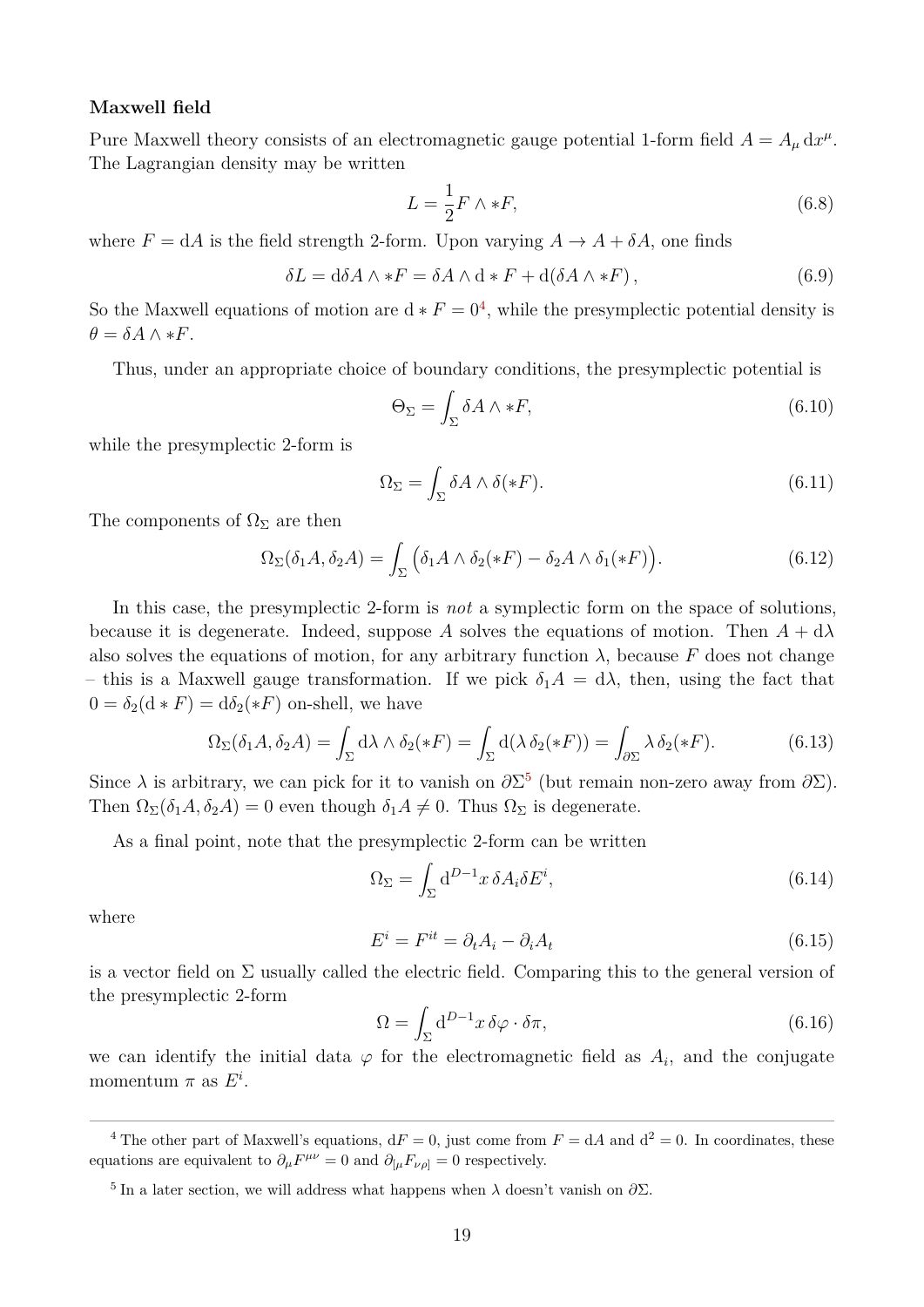### **6.1 Constraints and redundancy**

In the canonical Hamiltonian approach to field theory, the state of a field is determined by initial data and conjugate momenta on an initial Cauchy surface  $\Sigma$ . We have seen how for a scalar field  $φ$  the initial data is the value taken at every point on  $Σ$ , while the conjugate momentum is the normal derivative  $\partial_t \phi$  to  $\Sigma$ . We can freely specify each of these as two independent functions of  $\Sigma$  (so long as they obey the boundary conditions).

However, this is not always the case. Consider the Maxwell field, whose initial data and conjugate momenta are the spacelike components of the gauge potential *A<sup>i</sup>* and the electric field  $E^i$  respectively. The gauge potential is freely specifiable, but the electric field must obey the so-called Gauss constraint

$$
\nabla \cdot E = \partial_i E^i = 0. \tag{6.17}
$$

Any electric field which does *not* obey the Gauss constraint is simply physically impossible, because the Gauss constraint is just one component of the equations of motion:

$$
\partial_i E^i = \partial_\mu F^{\mu t} = 0. \tag{6.18}
$$

So if the Gauss constraint is not obeyed,  $E^i$  cannot possibly be part of any solution to the equations of motion, and therefore cannot be part of a physically self-consistent classical system. In fact, this is a general pattern for the constraints in covariant field theories – they always arise as certain components of the equations of motion.

As we have explained previously, it is a deep property of physical systems that the existence of constraints can be associated with non-deterministic evolution of the state of the system. That is, given some initial data and conjugate momenta which obey the constraints, the subsequent evolution of those objects is not uniquely determined. Indeed, there will be an infinite family of different trajectories which are all consistent with the initial data and momenta.

The physical interpretation of this is that all these trajectories are physically equivalent to each other. Thus, there is a redundancy in the description of the system. Moreover, there will be differences in the final data and conjugate momenta at the end of the evolution of two separate, yet physically equivalent, trajectories. But since the initial state was the same, these data and momenta must describe the same physical state. So there is also a redundancy in the initial data and conjugate momenta as the specification of a physical state. The transition between two physically equivalent sets of initial data and conjugate momenta, or two physically equivalent trajectories, is known as a gauge transformation.

## **6.2 Gauge 'symmetry' and locality**

This redundancy in the description of the physics is often called 'gauge symmetry', but this is a bit of a misnomer. Indeed, a symmetry of a system is some transformation that acts on the physical state, and can change that physical state. A gauge transformation, on the other hand, justs acts on whatever particular description of the physical state we happen to be using, and does *not* change the physical state. Symmetries are an intrinsic property of the physical system. Gauge symmetries are *not*; they just reflect the inefficiencies/redundancies of whatever method we are using to specify the physical state. If we have two different methods of specifying the state, both capable of fully characterising the physical properties of the system, those two different methods can have entirely different sets of gauge symmetries – but both methods are equally physically viable.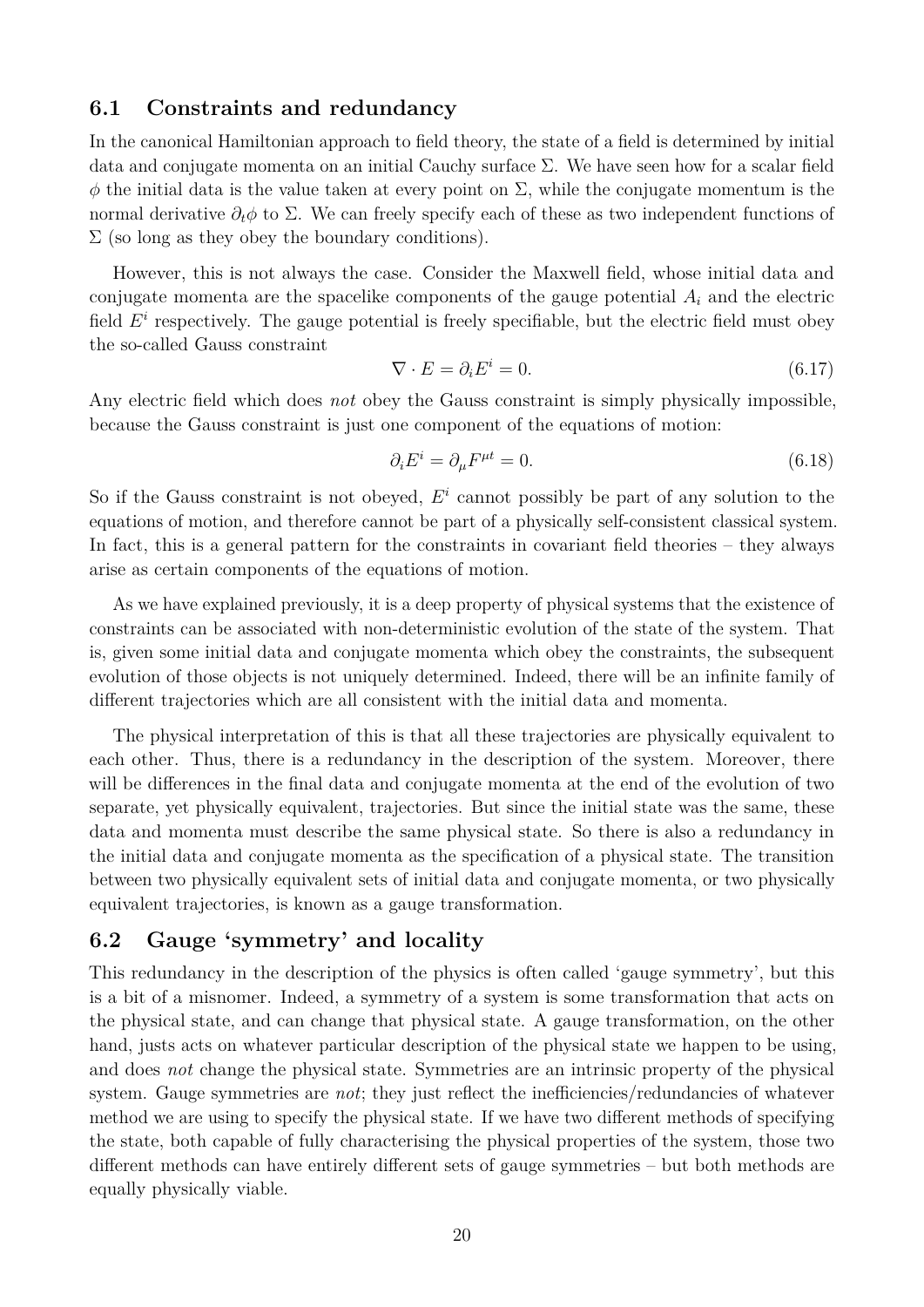In fact, if we use the right kind of description of the state, we can eliminate the need for gauge symmetries entirely. We just need to make sure to describe everything in terms of physical observables – i.e. those that are uniquely determined for each physical state. The question then arises, why ever use a description that needs gauge symmetries? Wouldn't it be simpler to just use a non-redundant description to start with?

The main reason in field theory is that it is often impossible to use a description which is both local and non-redundant. For example, the local description of the electromagnetic field in terms of the gauge potential 1-form *A* has the gauge redundancy  $A \to A + d\lambda$  for functions  $\lambda$ . To eliminate this redundancy, we might hope to just describe the electromagnetic field in terms of the field strength  $F = dA$ , which is still a local object. However, this is not enough, because there are certain physical observables which are not determined by *F* alone. In particular, consider the 'Wilson loop'

$$
W[\gamma] = \int_{\gamma} A,\tag{6.19}
$$

where  $\gamma$  is some closed spacetime curve. It is clear that  $W[\gamma]$  is invariant under  $A \to A + d\lambda$ , since

$$
W[\gamma] = \int_{\gamma} A \to \int_{\gamma} (A + d\lambda) = \int_{\gamma} A + \underbrace{\int_{\partial \gamma} \lambda}_{=0} = \int_{\gamma} A = W[\gamma]. \tag{6.20}
$$

For contractible  $\gamma$ , there is a *U* such that  $\gamma = \partial U$ , and we have

$$
W[\gamma] = \int_U F,\tag{6.21}
$$

so given *F* we can compute this Wilson line. But for non-contractible  $\gamma$ , we cannot write  $W[\gamma]$ in terms of *F*. Such Wilson lines are *non-local* observables that we would need to include as extra physical variables in our non-redundant description.

Non-local objects are somewhat more difficult to deal with than local objects in general. In fact, the Wilson loop is probably the least complicated kind of non-local object that arises in field theory, and using it directly already carries many subtleties and nuances. So there is a competition between the two types of description, both having their own advantages and disadvantages. The local description is easier to use, but involves gauge redundancies. On the other hand, the non-local description can be completely free of gauge redundancy, but is more difficult to set up and use directly.

Almost always when dealing with field theories we will use the local approach. Then, at the end, we only consider the physical observables, which are often non-local.<sup>[6](#page-3-0)</sup> At some point in between these two stages, there has to be some restriction or refinement of the description that goes from the redundant local description to the non-redundant non-local description.

We already saw in the first couple of lectures how this works in the canonical approach. One imposes the primary constraints, then imposes stability conditions to get secondary constraints, and so on. In the rest of this section, we will describe how this works in the the covariant approach, and we will also describe how the two approaches are related.

<span id="page-3-0"></span><sup>&</sup>lt;sup>6</sup> In gravity, something especially dramatic happens – essentially all physical observables are non-local. We will explore this further throughout the course.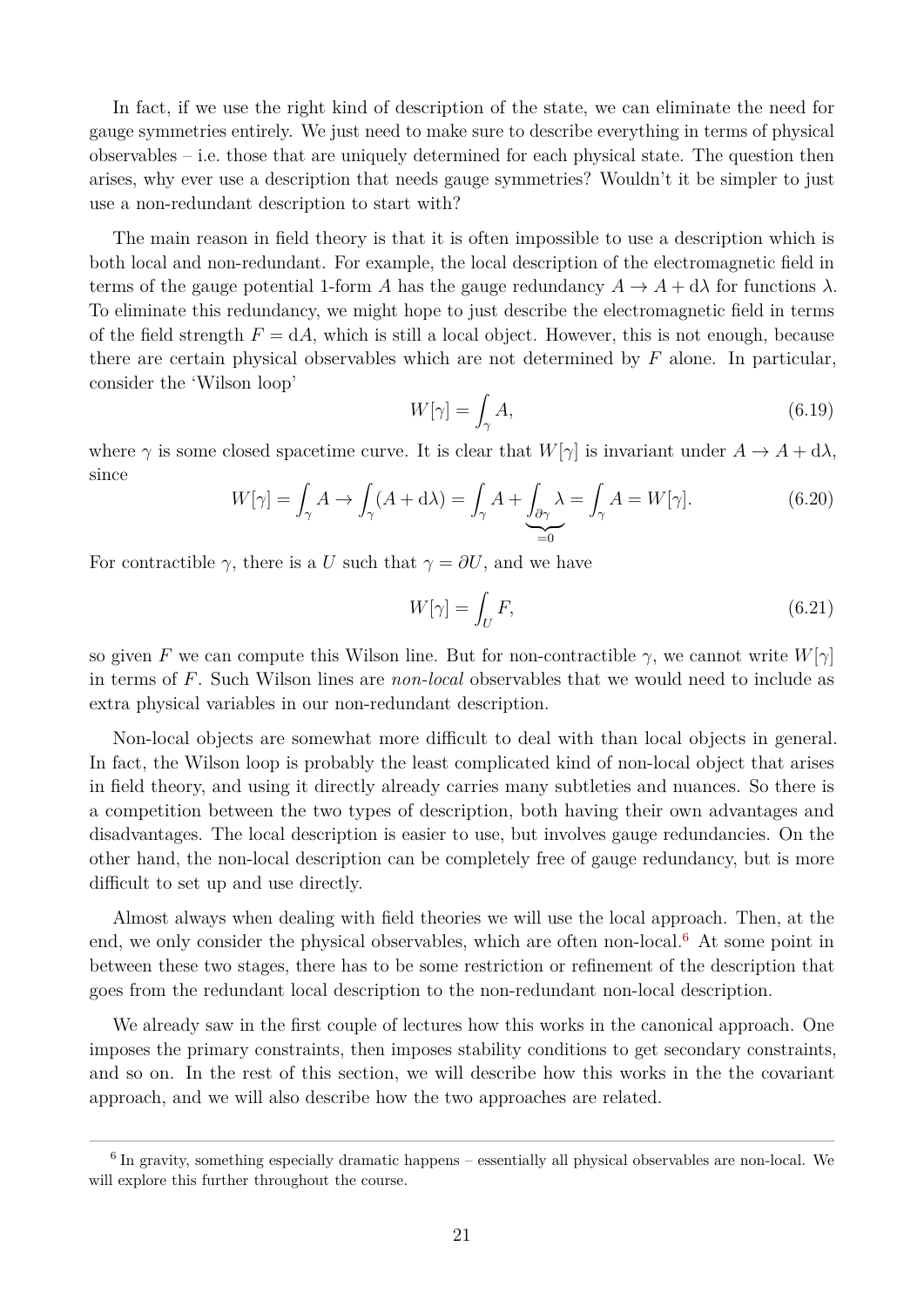### **6.3 The covariant kinematical phase space**

Recall that in constructing the physical phase space in the canonical Hamiltonian approach, one first starts with the kinematical phase space, which is the space of all possible configurations of initial data and conjugate momenta, even those which do not obey the constraints. Let us now see how this space arises in the covariant approach.

In the previous section, we constructed the object

$$
\Omega_{\Sigma} = \int_{\Sigma} \omega,\tag{6.22}
$$

where  $\Sigma$  is a Cauchy surface, and  $\omega$  is a  $(D-1, 2)$ -form obeying

$$
\omega = \delta\theta, \qquad \delta L = E \cdot \delta\phi + d\theta. \tag{6.23}
$$

Previously, we have been viewing  $\Omega_{\Sigma}$  as a 2-form on the space of solutions S. However, we may instead view it as a 2-form on configuration space  $\mathcal{C} = \Gamma(\Phi)$ , and we will do so now.

 $\Omega_{\Sigma}$  on C is an exact form, so it is closed. However, it is not non-degenerate, so it is not a symplectic form. Even in the absence of gauge symmetries,  $\Omega_{\Sigma}$  is only a presymplectic 2-form, since we have not yet imposed the equations of motion. As a consequence the fields away from Σ may be specified completely independently of those on Σ. Thus, any field variation  $\delta \phi \in \mathfrak{X}(\mathcal{C})$ with support away from  $\Sigma$  will give  $\Omega_{\Sigma}(\delta \phi) = 0$  (since  $\omega$  is local).

We would like to construct a symplectic space from the presymplectic space  $(C, \Omega_{\Sigma})$ . There is a standard method for doing so, called 'gauge reduction'.[7](#page-4-0) Let us describe this now.

Let  $(C, \Omega)$  be a presymplectic manifold, and suppose that  $X, Y \in \mathfrak{X}(C)$  are degenerate directions of Ω, i.e. vector fields on *C* satisfying

$$
\Omega(X) := \iota_X \Omega = 0, \qquad \Omega(Y) := \iota_Y \Omega = 0. \tag{6.24}
$$

Note that this implies

$$
\mathcal{L}_X \Omega = \mathrm{d}(\underbrace{\iota_X \Omega}_{=0}) + \iota_X(\underbrace{\mathrm{d}\Omega}_{=0}) = 0,\tag{6.25}
$$

and similarly  $\mathcal{L}_Y \Omega = 0$ . Then, using the general formula  $[\mathcal{L}_X, \iota_Y] = \iota_{[X,Y]}$ , we have

$$
0 = \mathcal{L}_X(\iota_Y \Omega) = \iota_Y(\underbrace{\mathcal{L}_X \Omega}_{=0}) + \iota_{[X,Y]} \Omega.
$$
\n(6.26)

So  $[X, Y]$  is also a degenerate direction of  $\Omega$ . Thus the set of degenerate directions is closed under Lie brackets – such a set of vector fields is sometimes said to be in 'involution'. At this point we can use this property to invoke a theorem from differential topology known as Frobenius' theorem, which in this case implies that the set of degenerate directions consists of all vector fields tangent to a regular foliation of *C*. The set *P* of leaves of this foliation is the symplectic manifold<sup>[8](#page-4-1)</sup> that we desire. To define the symplectic form  $\overline{\Omega}$  on P, consider the map

<span id="page-4-0"></span><sup>&</sup>lt;sup>7</sup> The procedure has this name for historical reasons, even though we are not reducing over gauge symmetries in the usual sense in this context.

<span id="page-4-1"></span><sup>&</sup>lt;sup>8</sup> We will refer to P as a manifold, but actually this is somewhat non-rigourous. It is not true in general that *P* has the correct smooth structure for this to be a valid designation. Nevertheless, it has *most* of the correct structure, and this is good enough for now.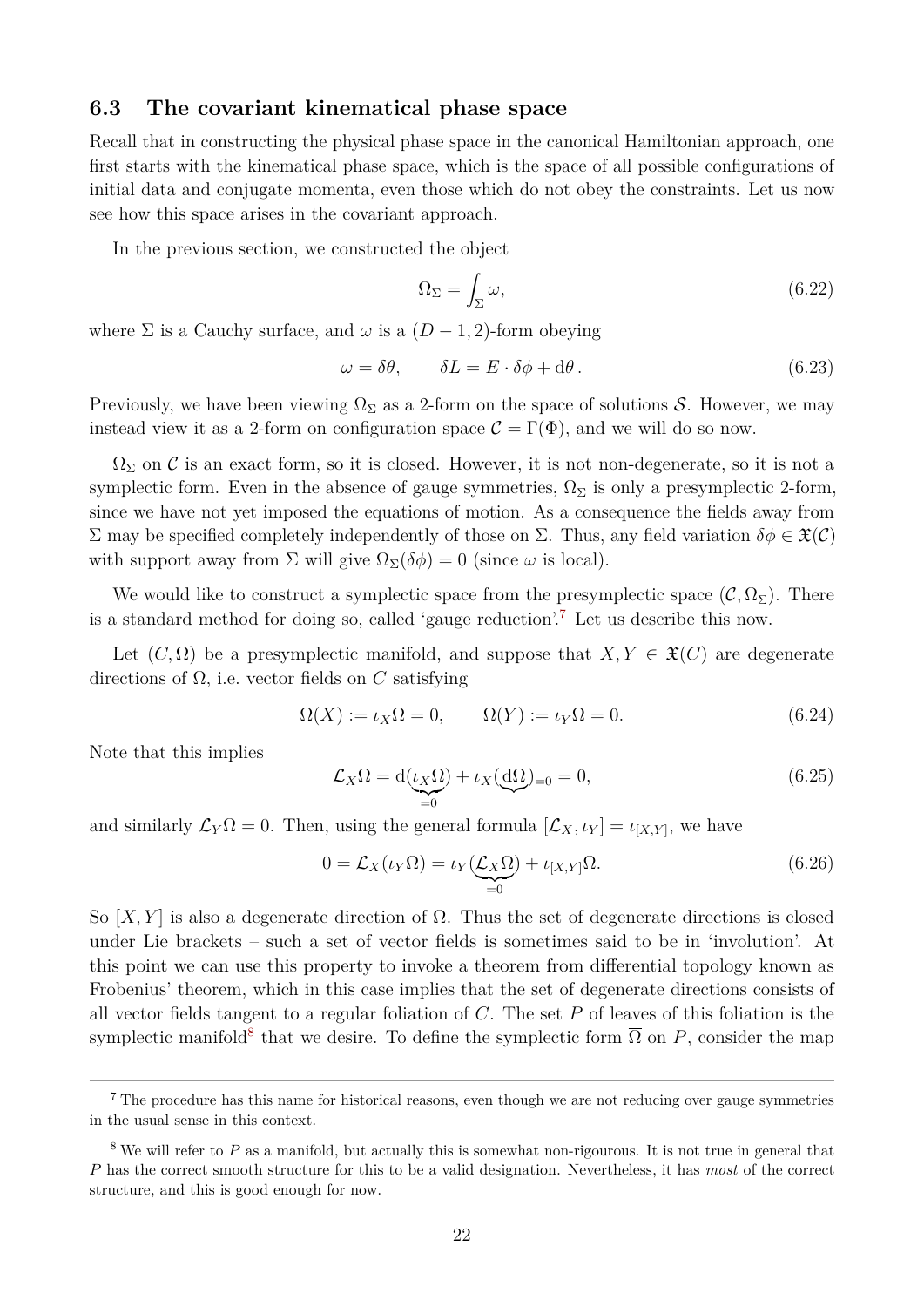$\eta: C \to P$  that takes a point  $x \in C$  to the leaf in which it resides. Then for any two vectors  $V, W \in \mathrm{T}P$ , we set

$$
\overline{\Omega}(V, W) = \Omega(X, Y), \qquad \text{where } V = \eta_* X, W = \eta_* Y. \tag{6.27}
$$

One can always find *X, Y* that satisfy the right hand side. Such *X, Y* are not unique, but the value of  $\overline{\Omega}(V, W)$  is uniquely fixed by this definition, because X, Y can only change by degenerate directions of  $\Omega$ .

Thus, from the presymplectic manifold  $(C, \Omega)$  we obtain the 'gauge-reduced' symplectic 'manifold'  $(P, \overline{\Omega})$ . Let us apply this to the configuration space  $(C, \Omega) = (C, \Omega_{\Sigma})$ . As we noted above, the degenerate directions of  $\Omega_{\Sigma}$  are simply those field variations  $\delta\phi$  which do not have support on  $\Sigma$  (as detectable by  $\omega|_{\Sigma}$ ). Thus, two field configurations  $\phi_1, \phi_2$  are in the same leaf of the foliation of C if they agree on  $\Sigma$ . To be more precise, let us write  $\Omega_{\Sigma}$  in the form

<span id="page-5-0"></span>
$$
\Omega_{\Sigma} = \int_{\Sigma} d^{D-1}x \,\delta\varphi \cdot \delta\pi.
$$
\n(6.28)

 $\varphi, \pi$  are the initial data and conjugate momenta respectively, and are certain parts of the fields on Σ. Two configurations  $\phi_1, \phi_2$  are in the same leaf if and only if they have the same  $\varphi, \pi$ . We can therefore use  $\varphi$ ,  $\pi$  as a unique label for the leaf. The gauge-reduced symplectic form  $\Omega_{\Sigma}$  on the set of leaves  $\mathcal{P}_{\text{kin}}$ , then takes exactly the same form as  $\Omega_{\Sigma}$  in [\(6.28\)](#page-5-0).

In going from  $(C, \Omega_{\Sigma})$  to  $(\mathcal{P}_{kin}, \overline{\Omega}_{\Sigma})$ , we have eliminated all of the degrees of freedom away from  $\Sigma$ , and we are only left with a space  $\mathcal{P}_{kin}$  parametrising those degrees of freedom on  $\Sigma$ corresponding to the initial data and conjugate momenta. This space is exactly the same as the kinematical phase space of the canonical approach. Moreover, the symplectic form  $\overline{\Omega}_{\Sigma}$  is exactly the same as that in the canonical approach.

#### **6.4 Imposing the constraints**

To get from the kinematical phase space to the physical one, in the canonical approach we had to impose the constraints. What does this look like from the covariant point of view? As we said at the beginning of this section, in a covariant field theory the constraints are just certain components of the equations of motion that restrict the initial data and conjugate momenta. Thus, to impose the constraints we just need to find some way to find a subspace of  $\mathcal{P}_{kin}$ , that satisfies the equations of motion.

This is not so difficult if we use a geometric perspective. First, note that the space of solutions is naturally embedded in the configuration space by a map  $i : \mathcal{S} \to \mathcal{C}$ . Moreover, from the gauge-reduction to the kinematical phase space we have the map  $\eta : C \to \mathcal{P}_{kin}$ . Composing these two maps yields

$$
\eta_{\mathcal{S}} = \eta \circ i : \mathcal{S} \to \mathcal{P}_{\text{kin.}}.\tag{6.29}
$$

This map takes each solution to the equations of motion to its corresponding point in the kinematical phase space, i.e. its initial data and conjugate momenta on  $\Sigma$ . Let

$$
\mathcal{P} = \text{im}(\eta_{\mathcal{S}}) \tag{6.30}
$$

be the image of this map. The space  $P$  consists of all possible initial data and conjugate momenta which can be part of a solution to the equations of motion, i.e. which are physically viable. In a theory with non-trivial constraints,  $\mathcal{P}$  will be a proper subspace of  $\mathcal{P}_{kin}$ .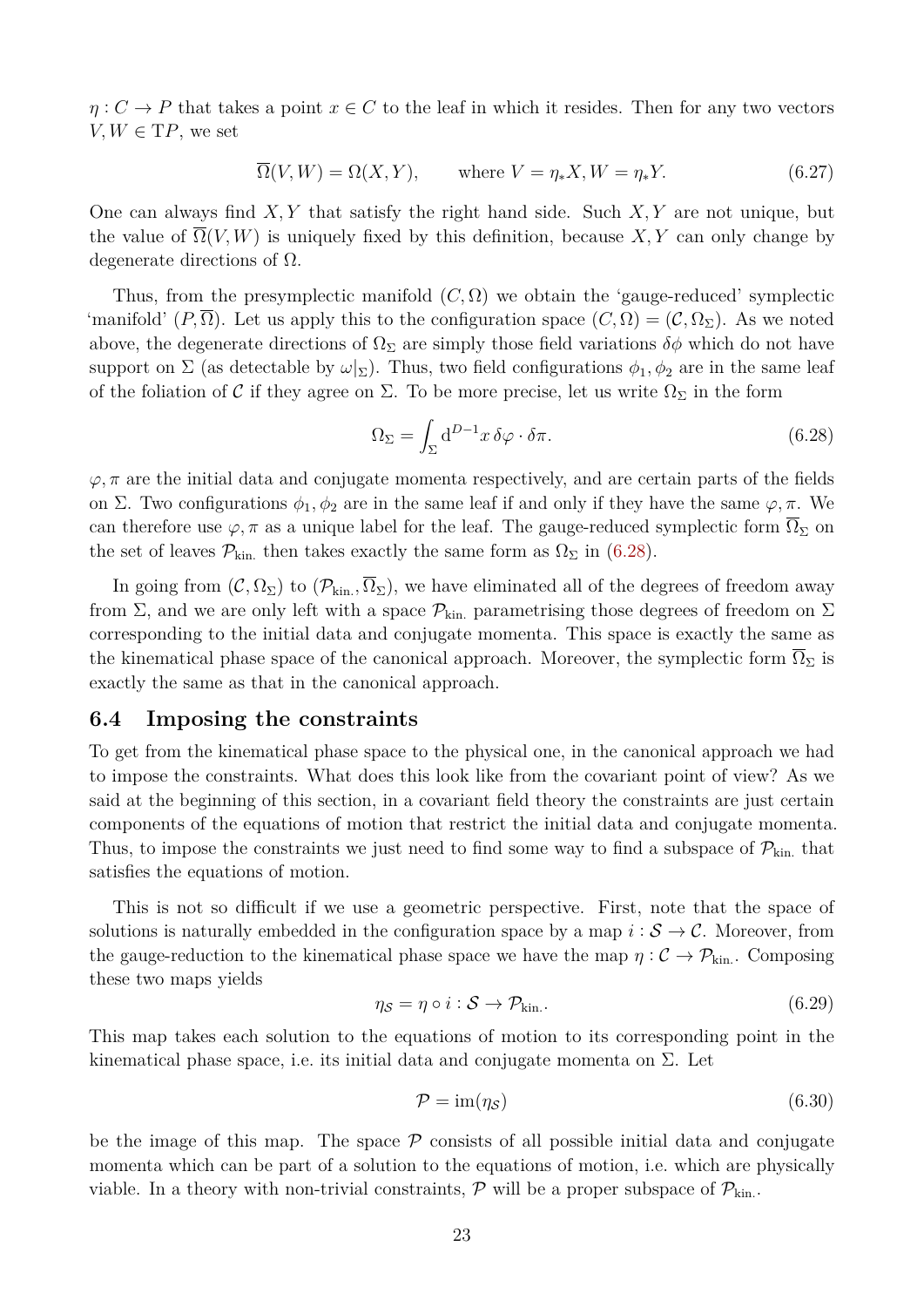We refer to  $\mathcal{P} \subset \mathcal{P}_{kin}$  as the constraint surface. Let  $\Omega_{\Sigma}$  be the pullback of  $\overline{\Omega}_{\Sigma}$  to the constraint surface. Even though  $\overline{\Omega}_{\Sigma}$  is non-degenerate by construction as a 2-form on  $\mathcal{P}_{\text{kin}}$ , in general the 2-form  $\Omega_{\Sigma}$  on P will be degenerate. The degenerate directions of  $\Omega_{\Sigma}$  in this case correspond exactly to the traditional gauge symmetries on the canonical data  $\varphi, \pi$ .

To get the physical phase space, we need to carry out another round of gauge reduction as described in the previous subsection. The result is a space  $\mathcal{P}_{\text{phys.}}$  of leaves of a foliation of  $\mathcal{P},$ and a symplectic form  $\Omega_{\text{phys.}}$  on  $\mathcal{P}_{\text{phys.}}$ .

### **6.5 Bypassing the splitting**

Let us summarise the steps that went into going from configuration space to the physical phase space, using the constraints. First, we gauge reduced configuration space with the presymplectic form  $\Omega_{\Sigma}$ . Then we imposed the constraints by restricting to solutions of the equations of motion using the map  $\eta_S = \eta \circ i$ . Finally we did gauge reduction a second time.

<span id="page-6-0"></span>
$$
(\mathcal{C}, \Omega_{\Sigma}) \xrightarrow{\text{gauge reduction}} (\mathcal{P}_{\text{kin.}}, \overline{\Omega}_{\Sigma}) \xrightarrow{E=0} (\mathcal{P}, \underline{\Omega}_{\Sigma}) \xrightarrow{\text{gauge reduction}} (\mathcal{P}_{\text{phys.}}, \Omega_{\text{phys.}}). \tag{6.31}
$$

This really should be thought of as a fairly covariant description of the canonical approach.

This procedure involved two rounds of gauge reduction. It also involved a splitting of the equations of motion: some components of the equations of motion became the constraints, while the remaining components must govern the dynamics (of the Cauchy slice). But in a covariant field theory, all of the components of the equations of motion ought to be treated on an equal footing. Indeed, in the covariant phase space formalism the final symplectic form shouldn't depend on the choice of Cauchy surface  $\Sigma$  – so there is no physical special role played by the components of the equations of motion that restrict the form of the fields at  $\Sigma$ .

Thankfully, there is a way to account for this within the covariant phase space formalism that both removes the arbitrariness of the splitting between the constraints and the dynamics, and makes the construction simpler over all. This is to first set the equations of motion to zero, i.e. to restrict to the space of solutions  $S \subset \mathcal{C}$ , and only afterwards perform gauge reduction. It can be shown that the end result is exactly the same as the above procedure:

$$
(\mathcal{C}, \Omega_{\Sigma}) \xrightarrow{E=0} (\mathcal{S}, \Omega_{\Sigma}) \xrightarrow{\text{gauge reduction}} (\mathcal{P}_{\text{phys.}}, \Omega_{\text{phys.}}). \tag{6.32}
$$

In this way, we only need one round of gauge reduction. We 'bypass' the constraints. This is conceptually more useful, because there is a clear distinction between the equations of motion and the gauge reduction, and there is no arbitrary non-covariant splitting of the equations of motion.

On the other hand, there are situations where it can be practically more useful to employ [\(6.31\)](#page-6-0) (for example, when quantising the theory). So it is useful to know about both, and indeed we will use both during the course.